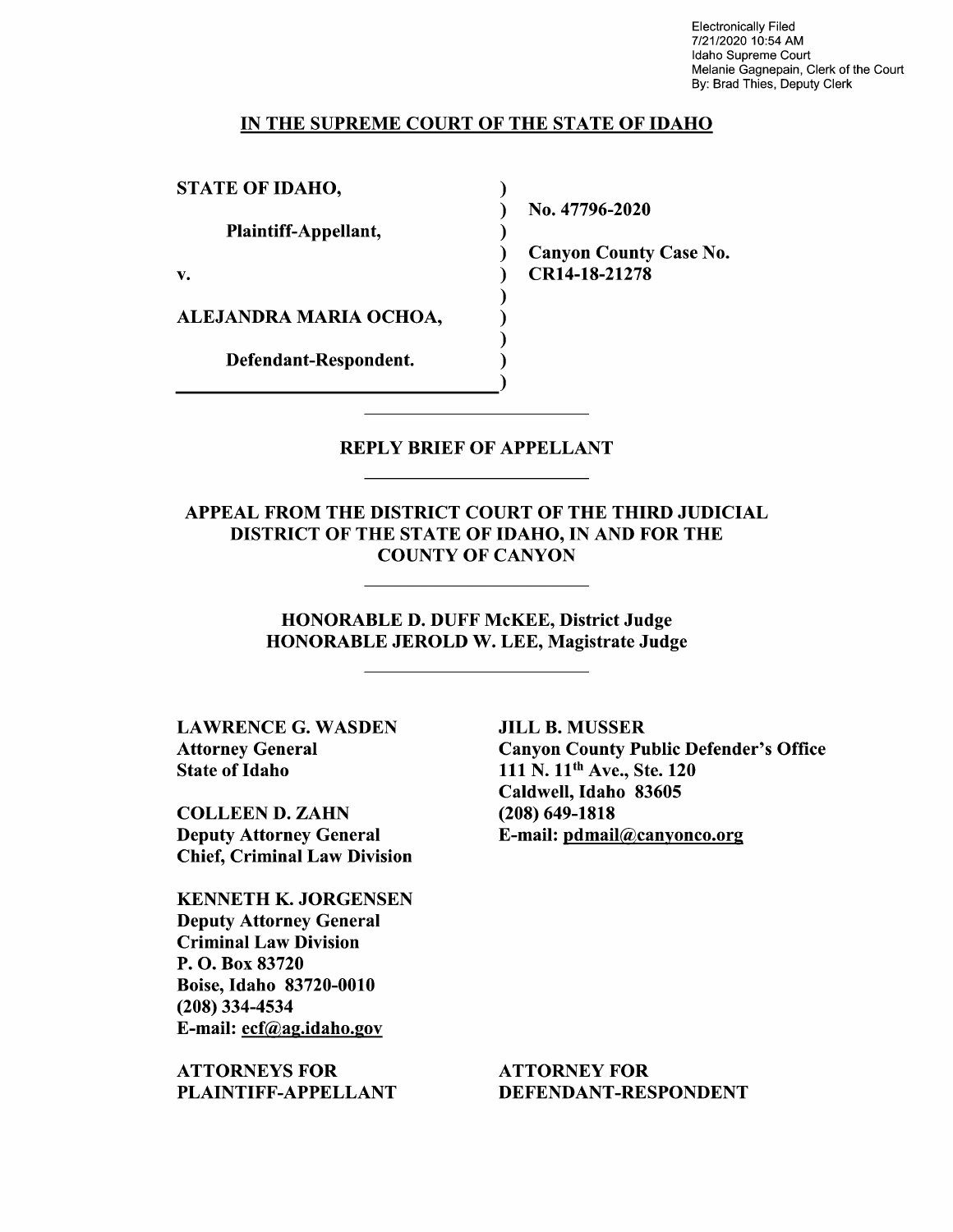# TABLE OF CONTENTS

| I. | The District Court Erred When It Concluded That<br>Evidence Of The Victim's Toxicology Screen Was<br>Relevant And Admissible To Prove Comparative                                                                                                     |  |
|----|-------------------------------------------------------------------------------------------------------------------------------------------------------------------------------------------------------------------------------------------------------|--|
|    | A.                                                                                                                                                                                                                                                    |  |
|    | <b>B.</b><br>The Evidence Of The Victim's Toxicology<br>Screening Was Irrelevant To Whether Ochoa's<br>Failure To Yield The Right Of Way Was A<br>Significant Cause Contributing To The Victim's                                                      |  |
|    | $C$ .<br>The Magistrate Did Not Abuse His Discretion<br>By Excluding The Evidence Of The Victim's<br>Toxicology Screening Because It Was Unfairly                                                                                                     |  |
| Π. | The District Court Erred When It Concluded That The<br>Trial Court Abused Its Discretion By Denying Ochoa's                                                                                                                                           |  |
|    | A.<br>The Trial Court Correctly Determined That Any<br>Prejudice From The Timing Of The Defense<br>Obtaining Medical Records And The Toxicology<br>Report Was The Product Of The Defense Delaying<br>Its Request For Those Documents, Not The State's |  |
|    | In The Alternative, Ochoa Has Failed To Show<br><b>B.</b>                                                                                                                                                                                             |  |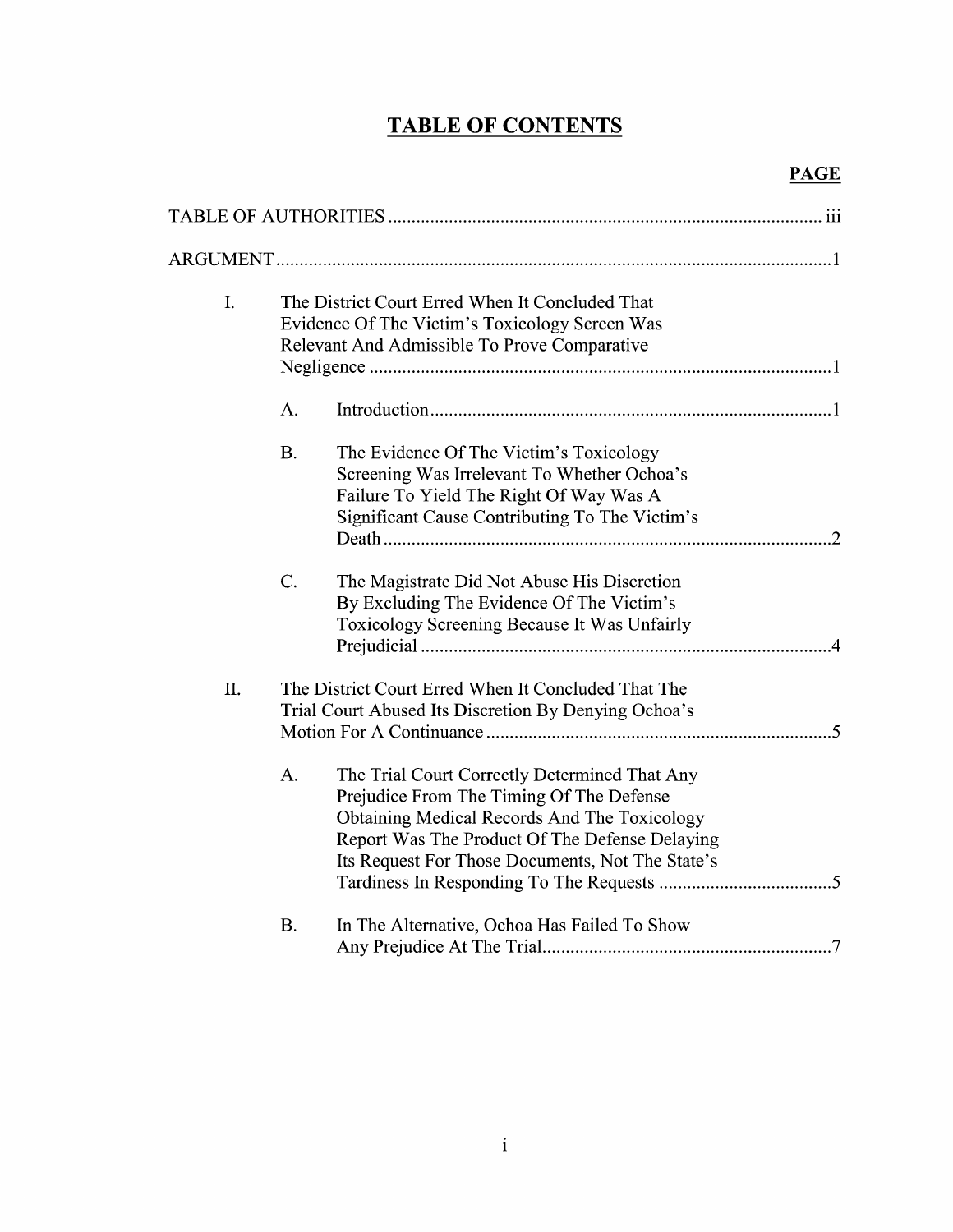| III. | The District Court Erroneously Found Dr. Groben's<br><b>Expert Testimony Based On Medical Records</b> |                                                                                            |  |  |
|------|-------------------------------------------------------------------------------------------------------|--------------------------------------------------------------------------------------------|--|--|
|      |                                                                                                       |                                                                                            |  |  |
|      | Α.                                                                                                    |                                                                                            |  |  |
|      | Β.                                                                                                    | The Magistrate Did Not Abuse His Discretion<br>By Allowing Dr. Groben To Testify Regarding |  |  |
|      | $\mathcal{C}$ .                                                                                       |                                                                                            |  |  |
|      |                                                                                                       |                                                                                            |  |  |
|      |                                                                                                       |                                                                                            |  |  |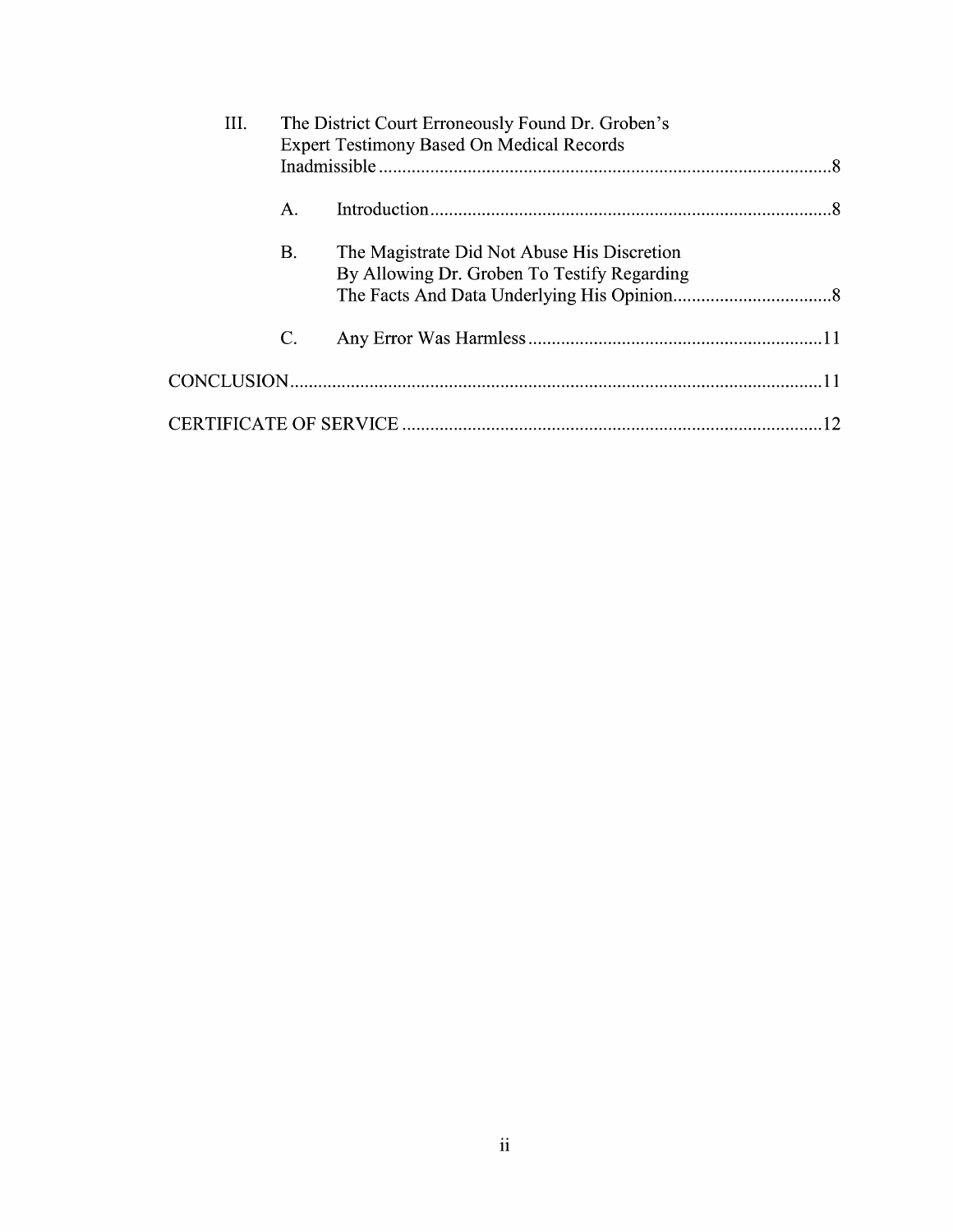# **TABLE OF AUTHORITIES**

| <b>CASES</b>    | <b>PAGE</b> |
|-----------------|-------------|
|                 |             |
|                 |             |
|                 |             |
|                 |             |
|                 |             |
| <b>STATUTES</b> |             |
|                 |             |
| <b>RULES</b>    |             |
|                 |             |
|                 |             |
|                 |             |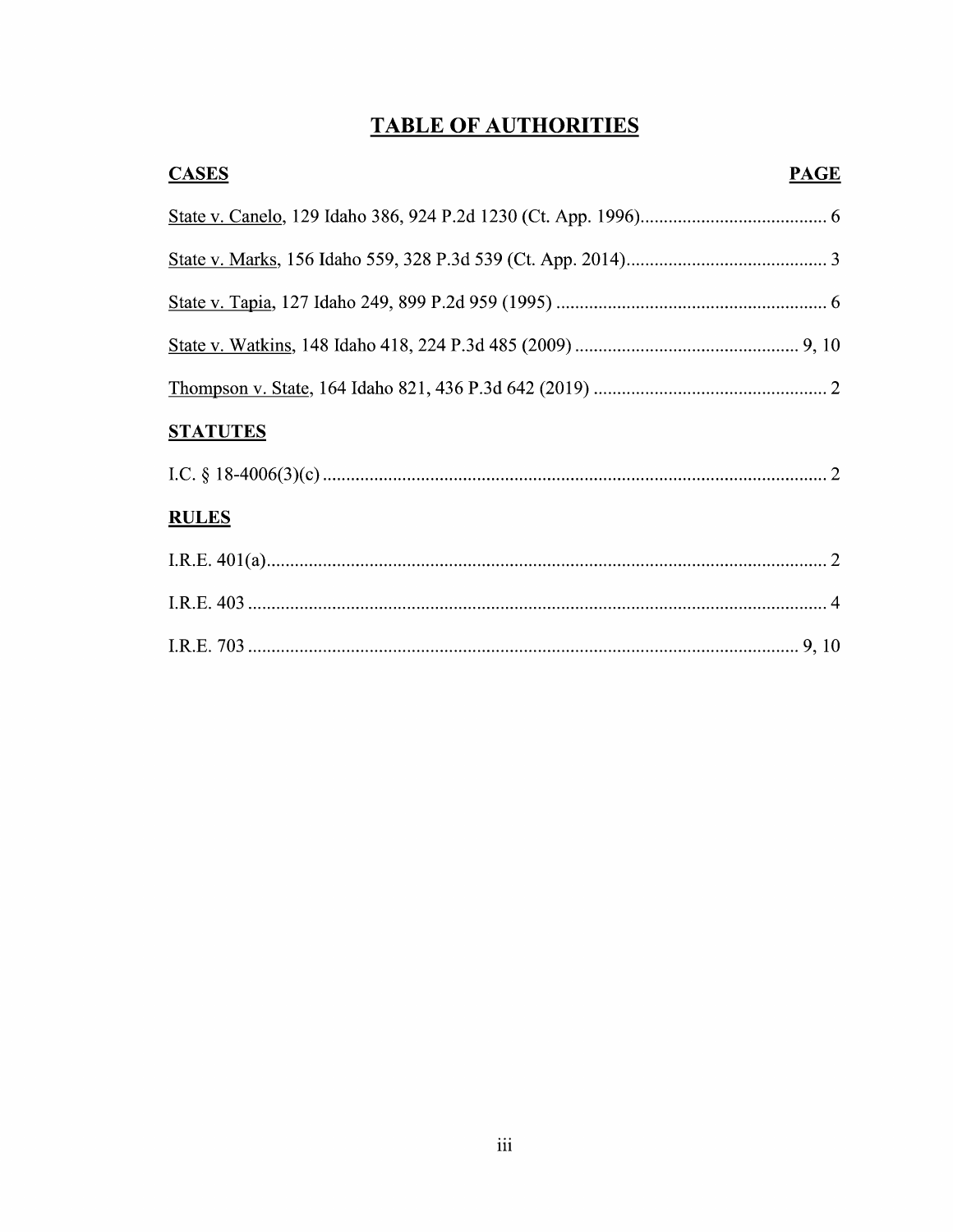## ARGUMENT

## I. The District Court Erred When It Concluded That Evidence Of The Victim's Toxicology Screen Was Relevant And Admissible To Prove Comparative Negligence

## A. Introduction

The evidence related to the victim's toxicology screen was irrelevant to Ochoa's negligence or the cause of the Victim's death; the magistrate properly excluded it as irrelevant and unfairly prejudicial; and the district court employed an erroneous legal theory of comparative negligence When it reversed 0n appeal. (Appellant's brief, pp. 12- 18.) Ochoa does not dispute that the evidence is not relevant to her negligence or that the district court employed an erroneous legal theory, but claims that the district court nevertheless correctly reversed the magistrate. (Respondent's brief, p.  $8<sup>1</sup>$ ) Specifically, Ochoa contends that the toxicology screen evidence was relevant to the element of causation and not unfairly prejudicial. (Respondent's brief, pp. 8-12.) Ochoa fails to articulate how the evidence in question is relevant to the victim's cause of death, however. Application of the correct legal standards shows the magistrate did not err in excluding the evidence and that the district court erred in reversing on intermediate appeal.

 $1$  Ochoa also argues the state did not preserve the issue of relevancy for appeal because it "only argued that the toxicology results were speculative and overly prejudicial to the courts below." (Respondent's brief, p. 9.) The state's first topic heading in its motion in limine was: "The victim's toxicology results are not relevant to Defendant's vehicular manslaughter charge because there is n0 evidence the substances in his blood contributed to the collision." (R., p. 44 (holding original).) The State argued: "The Methamphetamine in the Victim's system is irrelevant because it does alter the probability that the Defendant was a significant cause in contributing to the victim's death." (R., p. 45.) Ochoa's contention that the state did not preserve the relevancy argument is specious.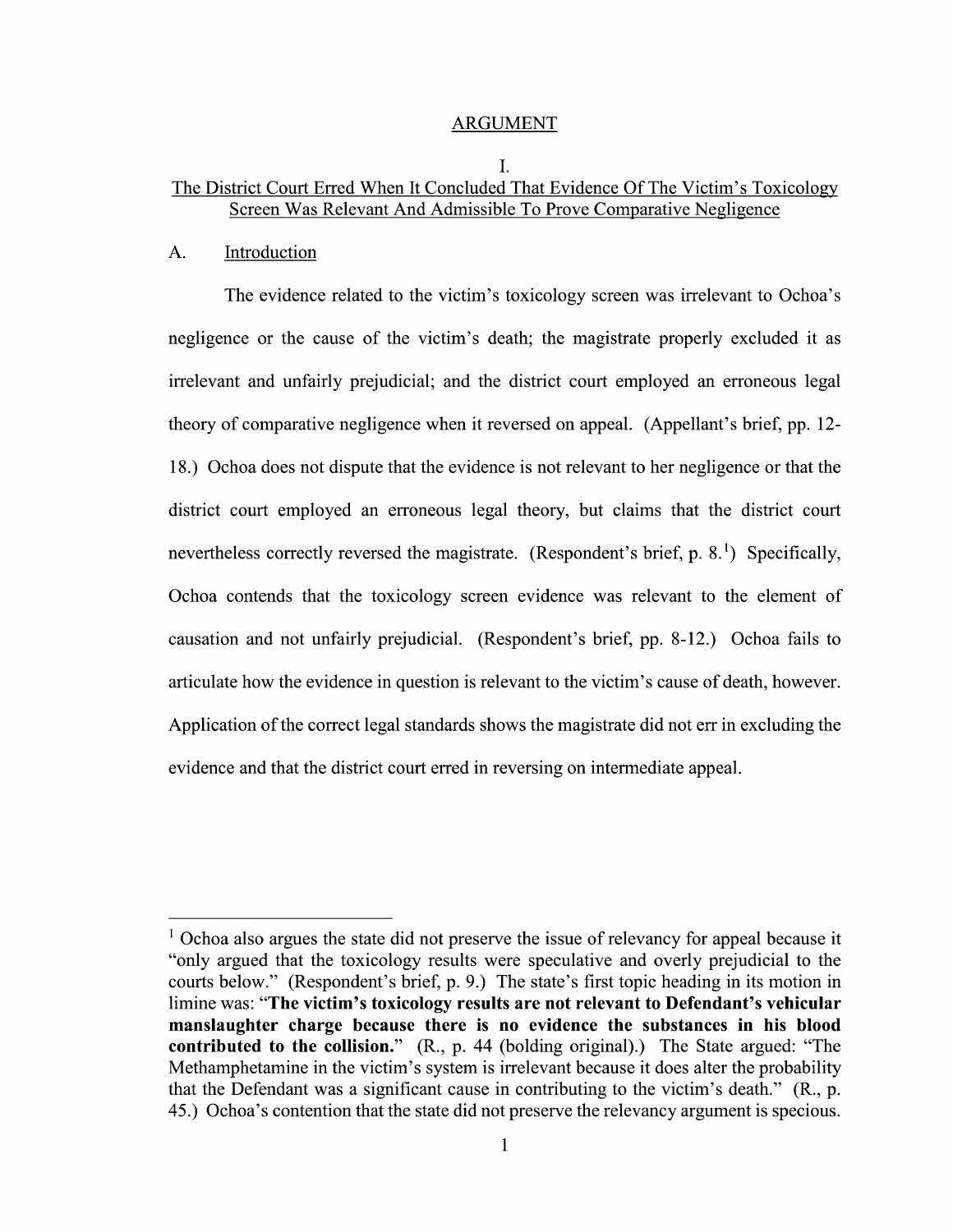B. The Evidence Of The Victim's Toxicology Screening Was Irrelevant To Whether Ochoa's Failure To Yield The Right Of Way Was A Significant Cause Contributing T0 The Victim's Death

Evidence is relevant if it has "any tendency to make a fact more or less probable than itwould be without the evidence." I.R.E. 401(a). The causation element for vehicular manslaughter is met if the defendant's operation of her motor vehicle was "a significant cause contributing to the [victim's] death." I.C.  $\S$  18-4006(3)(c). A victim's negligence negates the defendant's negligence as a cause of death only where such negligence was "an unforeseeable and extraordinary occurrence" that "breaks the causal chain between the defendant's culpable act and the victim's injury." Thompson v. State, 164 Idaho 821, 826, 436 P.3d 642, 647 (2019) (quotation marks omitted). The presence of methamphetamine in the Victim's system alone does not tend to show that the accident would not have occurred but for the Victim's methamphetamine use, nor does it tend to show that the Victim would not have died as a result of the accident but for his methamphetamine use. The mere fact that the victim had methamphetamine in his system is not relevant to show that the causal chain between Ochoa's failure to yield the right of way and the victim's death has been broken. (See Appellant's brief, pp. 12-18.)

Ochoa argues that the "victim's use of a cocktail of illegal substances was an entirely independent act that could not have been reasonably foreseen by Ms. Ochoa," but presents no explanation for how it breaks the causal chain between her culpable act and the Victim's death. (Respondent's brief, pp. 8-10.) Her argument, at best, begs the question of how the "unforeseen" ingestion of a "cocktail of illegal substances" makes it less probable that Ochoa's driving was a substantial cause of the victim's death.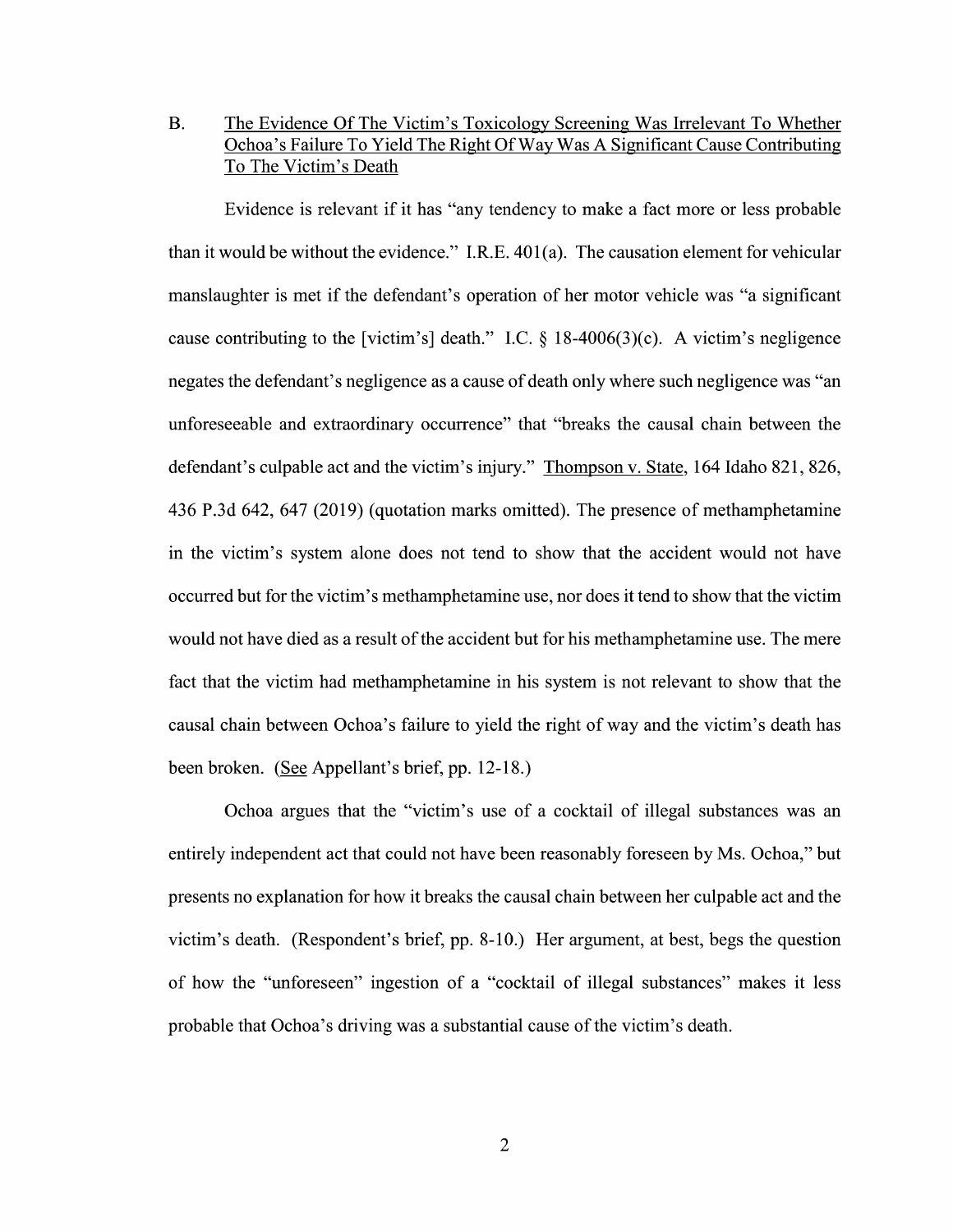Ochoa's argument that evidence 0f the Victim's toxicology screen shows an intervening 0r superseding cause 0f his death is, and remains, based 0n speculation. Evidence "that amounts to speculation or conjecture is not relevant and therefore not admissible." State V. Marks, <sup>156</sup> Idaho 559, 563, <sup>328</sup> P.3d 539, <sup>543</sup> (Ct. App. 2014). Ochoa argues that the issue 0f Whether the evidence is speculative, as found by the magistrate, "is simply smoke and mirrors" because the presence 0f methamphetamine and other substances in the victim's blood is part of "the actual facts that existed." (Respondent's brief, pp.  $10-11.^2$ ) The state does not dispute that the victim's blood test was positive for methamphetamine was an actual fact that existed. But not every actual fact that exists is relevant. The positive test result is causally tied to the victim's death with only the gossamer threads of speculation. A positive blood test is not *ipso facto* an intervening, superseding cause of death as Ochoa argues.

It was Ochoa's failure to yield that caused the accident which caused the massive internal bleeding that killed the Victim. As set forth in the state's brief, Ochoa was allowed to present evidence of how the victim's *driving* might have been a cause of the accident, in an effort to negate the inference that Ochoa's failure to yield was a substantial cause of the Victim's death. (Appellant's brief, pp. 17-18.) Ochoa has failed t0 show how the evidence of the victim's positive blood test for drugs adds anything relevant to the analysis of how

 $<sup>2</sup>$  As Ochoa points out, the Trooper who investigated the crash concluded and put in his</sup> report that the victim was under the influence of methamphetamine because the toxicology report indicated 170 while the therapeutic range for methamphetamine was up to 100. (Respondent's brief, pp. 4, 10 (citing Exhibits, p. 97  $(4/23/19 \text{ Tr.}, p. 93, L. 20 - p. 94, L.$ 19).) The Trooper also testified, however, that he was unable make a determination if the Victim was impaired by that level of methamphetamine in his system. (Exhibits, p. 97  $(4/23/19)$  Tr., p. 95, Ls. 2-10).) The claim that the victim was impaired by the methamphetamine in his system is speculative, and even if there was impairment the claim that said impairment was an intervening or superseding causation of death is speculative.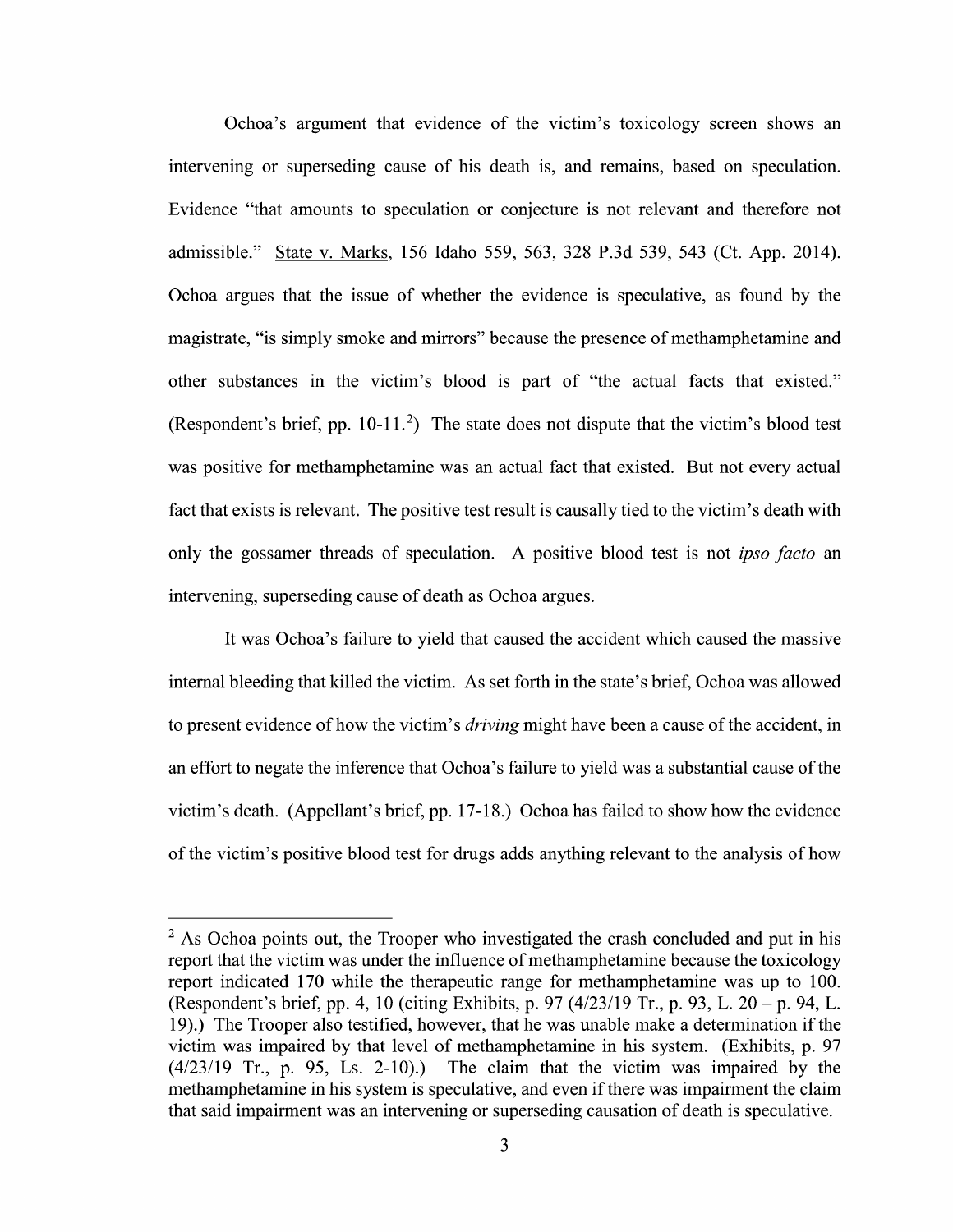the Victim's driving may 0r may not have been the cause of the accident, his injuries, and therefore his death. The mere presence of the drugs, Without more, is not an intervening cause and therefore does not tend to negate the fact that Ochoa's driving was a substantial cause 0f the Victim's death.

## C. The Magistrate Did Not Abuse His Discretion BV Excluding The Evidence Of The Victim's Toxicology Screening Because It Was Unfairly Prejudicial

Even if evidence is relevant, a court may exclude it "if its probative value is substantially outweighed by a danger of  $\ldots$  unfair prejudice, confusing the issues, [or] misleading the jury." I.R.E. 403. As set forth in the state's initial brief, the magistrate did not abuse its discretion when it concluded that the toxicology evidence was so speculative that any probative value it might have had was substantially outweighed by the danger 0f unfair prejudice, confusion 0f the issues, and misleading the jury. (Appellant's brief, pp. 17-18.) The district court did not find any abuse of discretion, and therefore erroneously reversed. (Appellant's brief, pp. 17-18.)

Ochoa argues that the danger 0f unfair prejudice was minimal because society is very tolerant 0f methamphetamine use and the probative value of the evidence is high. (Respondent's brief, p. 11.) This argument fails for several reasons. First, it does not address the district court's error. Apparently Ochoa does not dispute the state's assertion that the district court erred by failing to address the magistrate's alternative ruling and failing to apply the relevant legal standards.

Second, Ochoa's argument also fails to address the relevant legal standards. Ochoa contends that the toxicology evidence is analogous to the state presenting autopsy or other evidence of the victim's death in a murder trial. The state fails to see how the presentation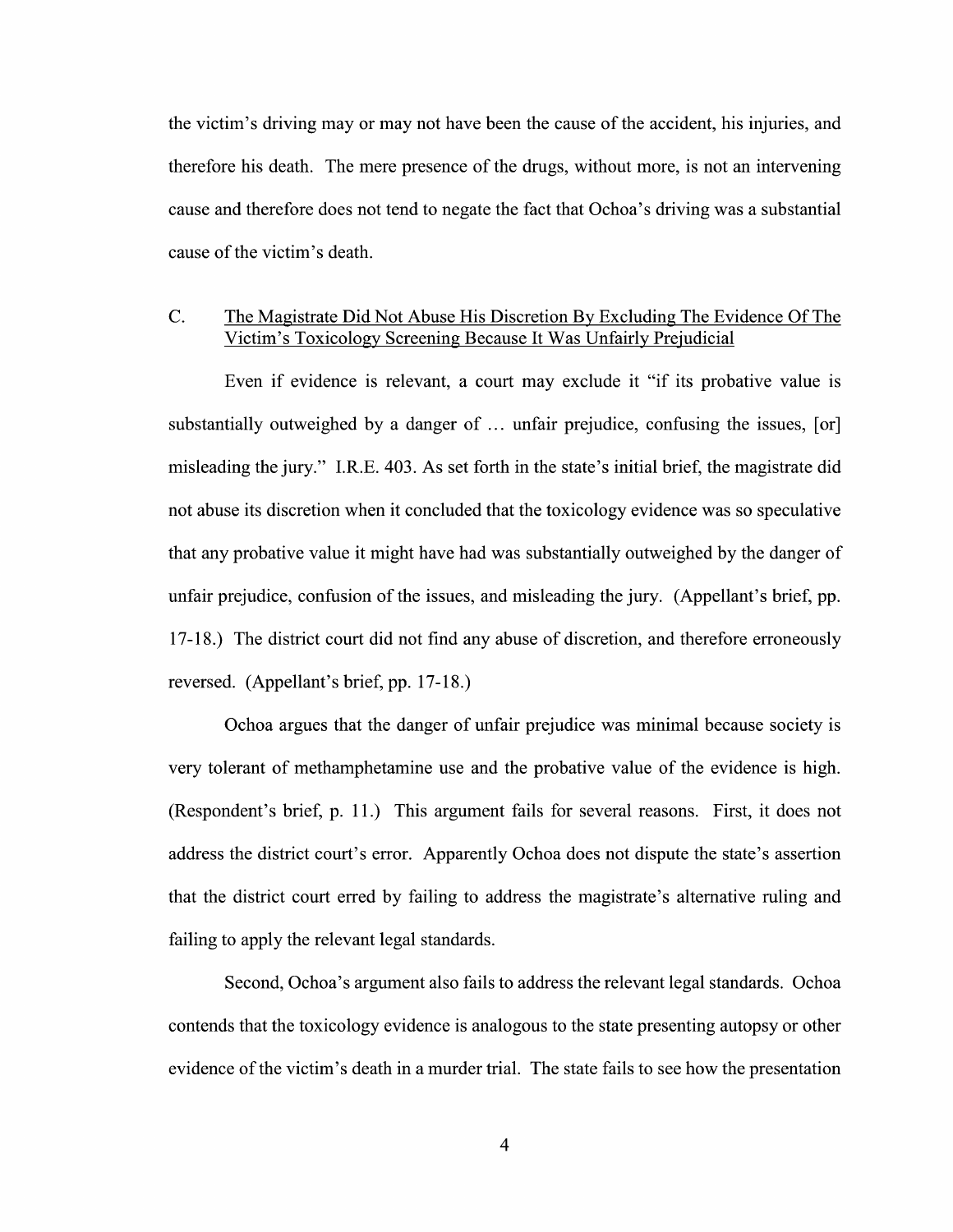0f autopsy evidence or photographs 0f the Victim's corpse invites speculation on whether the victim is dead in the same way that evidence of the victim's toxicology testing invites speculation that methamphetamine use caused the Victim's death. Ochoa does not actually address the state's argument or the district court's ruling that the evidence would merely invite the jury to speculate how the methamphetamine use relates to the issues of the case.

Finally, even if Ochoa's analysis were in any way relevant to the magistrate's ruling, it does not show an abuse 0f discretion. As set forth above, she has failed to establish the relevance of the evidence, much less establish that it was "highly probative" of a superseding cause of death. Likewise, her estimation that the harm was minimal, because the public is tolerant of methamphetamine abuse, was hardly binding on the magistrate. The magistrate did not abuse its discretion by concluding that the danger of unfair prejudice, confusion 0f the issues, and misleading the jury substantially outweighed the probative value of the toxicology evidence. The district court erred when it reversed 0n appeal.

## II.

# The District Court Erred When It Concluded That The Trial Court Abused Its Discretion By Denying Ochoa's Motion For A Continuance

A. The Trial Court Correctly Determined That Any Prejudice From The Timing Of The Defense Obtaining Medical Records And The Toxicology Report Was The Product Of The Defense Delaying Its Request For Those Documents, Not The State's Tardiness In Responding To The Requests

As shown in the Appellant's brief and as found by the trial court, the defense, for strategic reasons,<sup>3</sup> delayed requesting discovery of the victim's medical records until

 $3$  The strategic reason was to pursue exclusion of Dr. Groben as a witness. (Appellant's brief, pp. 4-8, 21-22.)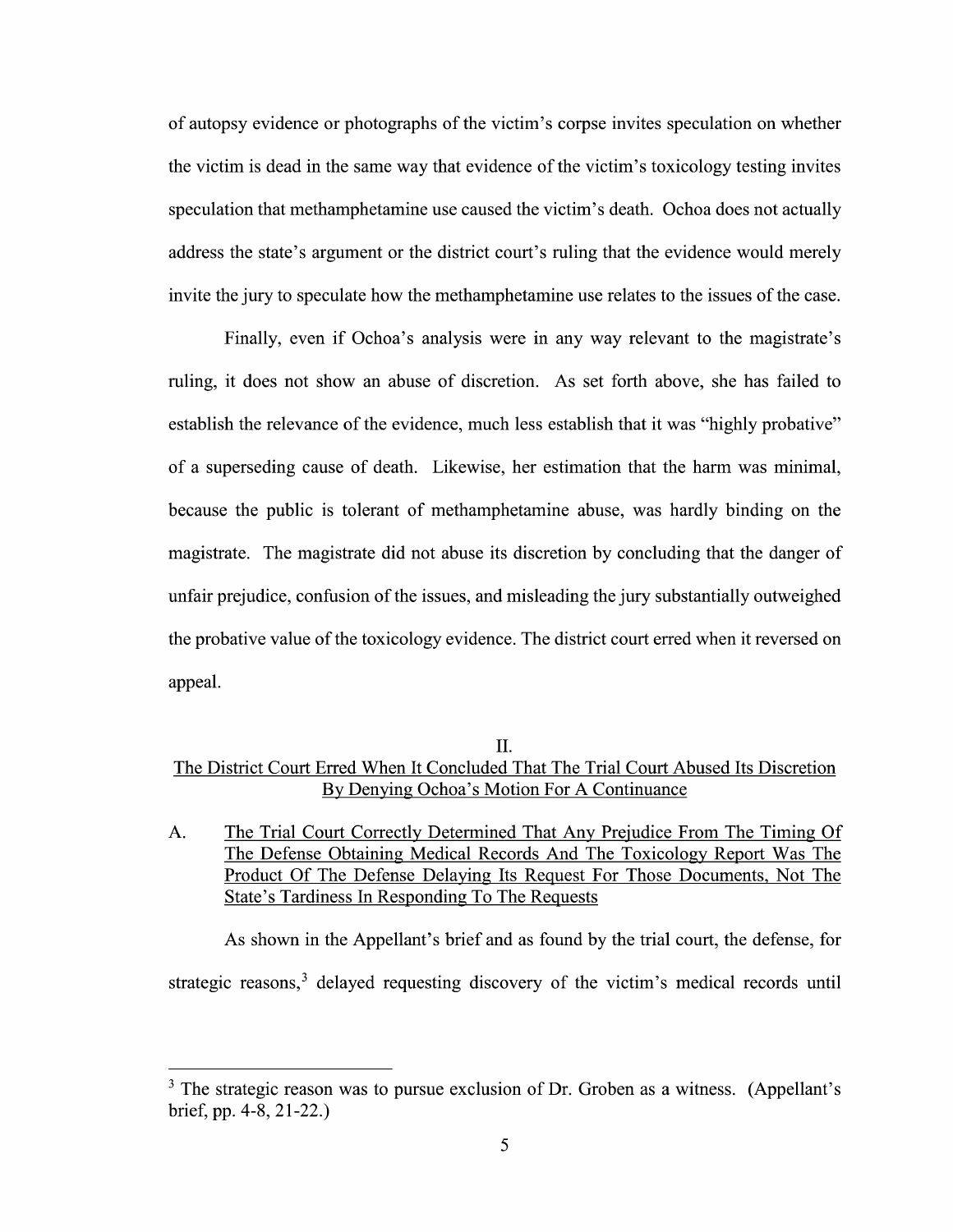March 28, 2019, and the state produced the hospital records on April 10, 2019, and the toxicology report 0n May 7, 2019. (Appellant's brief, pp. 4-8, 18-25.) The correct legal standard, applied by the magistrate, is to review Whether the state's tardiness in producing the evidence caused prejudice to the defense so substantial that the defense was denied a fair trial. See State v. Tapia, 127 Idaho 249, 255, 899 P.2d 959, 965 (1995); State v. Canelo, <sup>129</sup> Idaho 386, 389, <sup>924</sup> P.2d 1230, <sup>1233</sup> (Ct. App. 1996). In this case the magistrate properly concluded that any prejudice in the defense's ability to prepare for trial based on the timing of the disclosures was not the state's tardiness in production, but the defense's tardiness in seeking the discovery. (Appellant's brief, pp. 18-25.) The district court applied a legally erroneous standard on appeal when it concluded that the timing of the request for the medical records was irrelevant to whether a continuance should be granted and the only consideration was when, in relation to the trial, the documents were obtained. (Id.)

Ochoa has chosen to not respond to the state's primary argument 0n appeal. (Respondent's brief, pp. 12-15.) The state's argument—that the magistrate properly denied the continuance motions because the timing of the production of the medical records and toxicology report arose from the defense's tactical choice to delay making a discovery request for three months until the eve of trial, and not from any alleged tardiness in the state's response to those requests, and that the district court erred by concluding that the timing of the discovery request was irrelevant to the trial court's exercise of discretion in denying the continuance request was erroneous—stands unrebutted.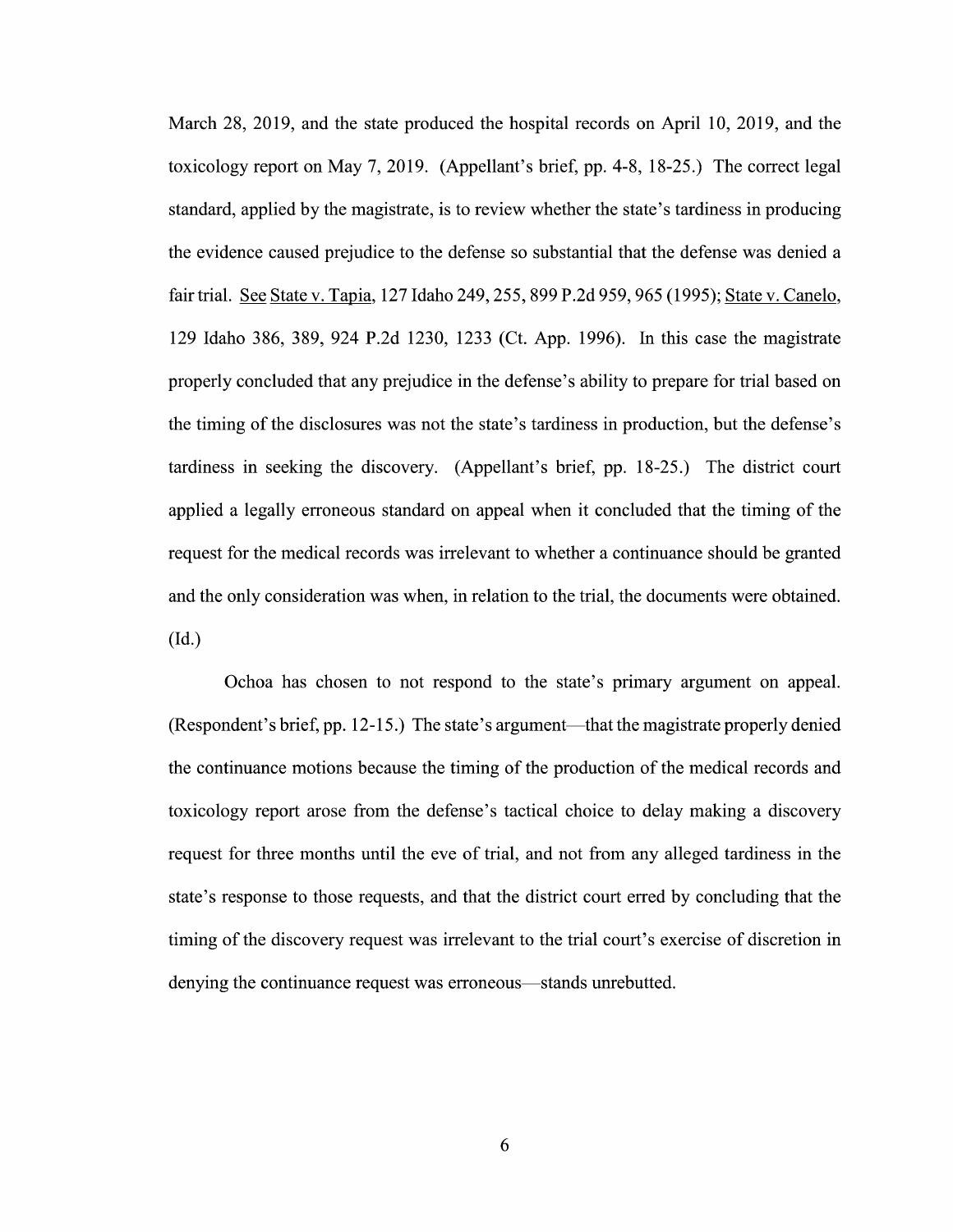## B. In The Alternative, Ochoa Has Failed To Show Any Prejudice At The Trial

The state also presents a secondary argument, that the district court's analysis of prejudice at trial is flawed by the same error the district court made in its analysis of the evidentiary issues: t0 wit, that it applied an incorrect relevance analysis based on the inapplicable standards 0f comparative negligence. (Appellant's brief, pp. 23-24.) Ochoa does respond to this argument, asserting generally that her trial preparation was prejudiced. (Respondent's brief, pp. 13-15.) Again, however, Ochoa does not claim the district court's application 0f comparative negligence standards was correct, only that the district court's ultimate conclusion that she was prejudiced was correct. (Respondent's brief, pp. 13-15.)

Ochoa's argument is ultimately that court may determine prejudice in trial preparation by the expedient of a simple page count. Her argument that the documents are exculpatory and necessary for a fair trial are unsupported (and unsupportable) by any citation t0 evidence in the record. Appellate counsel's argument that as much time as possible to review these documents was necessary to adequately prepare for trial is severely undercut, or even belied, by trial counsel's decision to delay any efforts to obtain these documents for months. The magistrate did not abuse its discretion by concluding Ochoa was not entitled to more time to prepare for trial given how the time initially given had been spent. As the magistrate determined, a party may not force a continuance by electing to wait until the last minute to request documents it was aware existed from the beginning 0fthe case. The district court erred, the magistrate did not abuse its discretion, and Ochoa's arguments are without merit.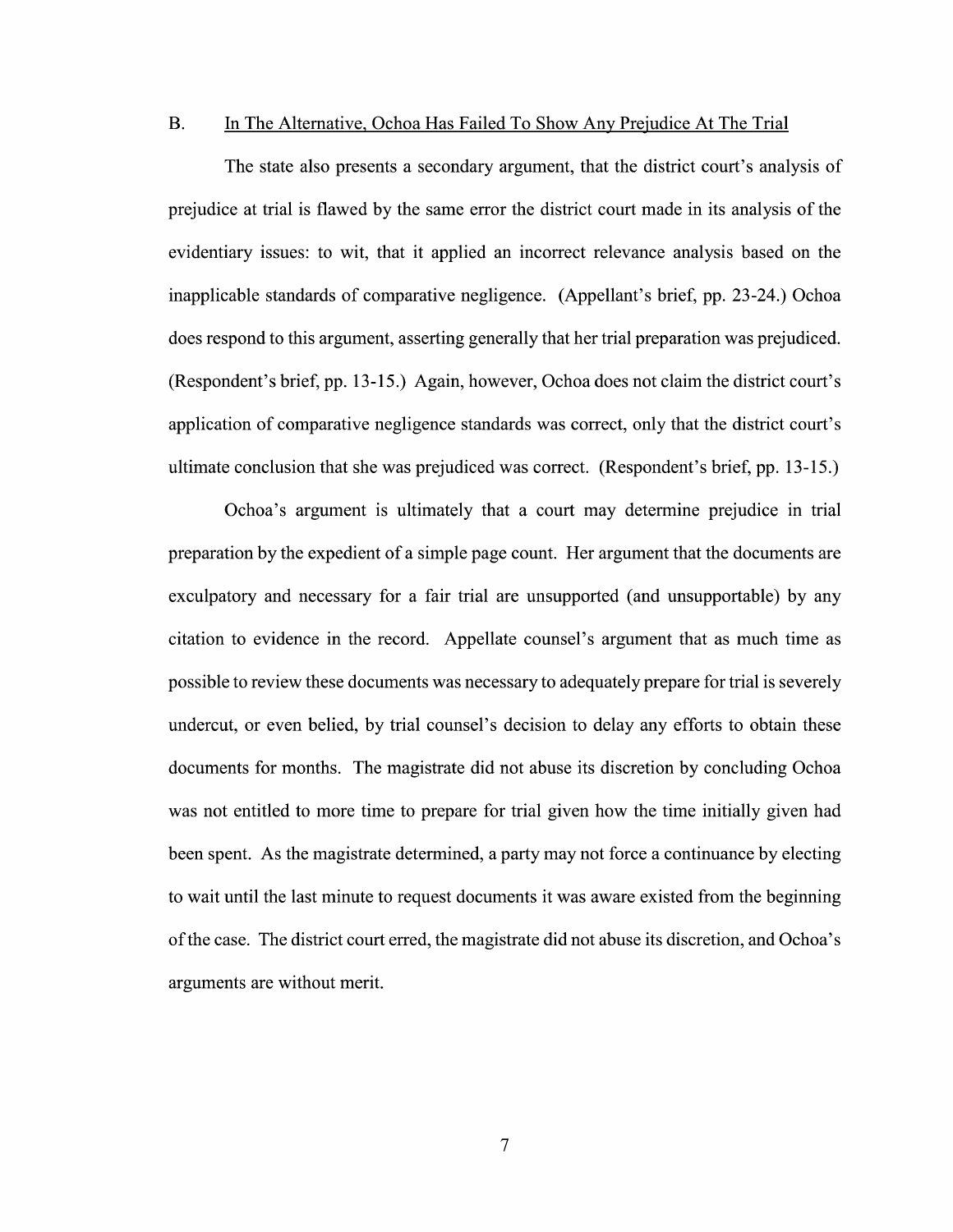## III. The District Court Erroneouslv Found Dr. Groben's Expert Testimony Based On Medical Records Inadmissible

#### A. Introduction

The magistrate applied the correct legal standards to the objection that Dr. Groben should not be allowed to disclose at trial the facts and data on which he relied to formulate his opinion. (Appellant's brief, pp. 27-28.) The district court did not apply the correct legal standards to the appellate issue before it because it did not recognize the proper standard of review and did not defer to the trial court's factual findings, instead substituting its own factual findings (Which are contrary t0 the record). (Appellant's brief, pp. 28-30.)

In responding t0 the state's arguments Ochoa again does not dispute that the district court applied an incorrect legal standard, but contends the magistrate nevertheless erred. (Respondent's brief, pp. 15-18.) Application of the relevant legal standards to the record shows no such error as claimed by Ochoa.

# B. The Magistrate Did Not Abuse His Discretion By Allowing Dr. Groben To Testify Regarding The Facts And Data Underlying His Opinion

Dr. Groben testified that in his opinion as a pathologist the cause of the victim's death was "blunt force trauma due to a motorcycle accident" and the "manner of death was accident." (Exhibits, p. 162 (Tr., p. 353, L. 21 – p. 354, L. 3).) This opinion was based on the doctor's expertise and training, an inspection of the victim's body, and a review of the medical records. (Exhibits, pp. 153-56 (Tr., p. 318, L.  $1-p$ . 328, L. 8), 161 (Tr., p. 348, L.  $16 - p$ . 349, L. 23).) None of this testimony was objected to, nor was it objectionable.

Over defense objection (Exhibits, pp. 156-60 (Tr., p. 328, L. 9 – p. 346, L. 19)), Dr.<br>Groben was allowed to testify that the medical records he reviewed showed the victim had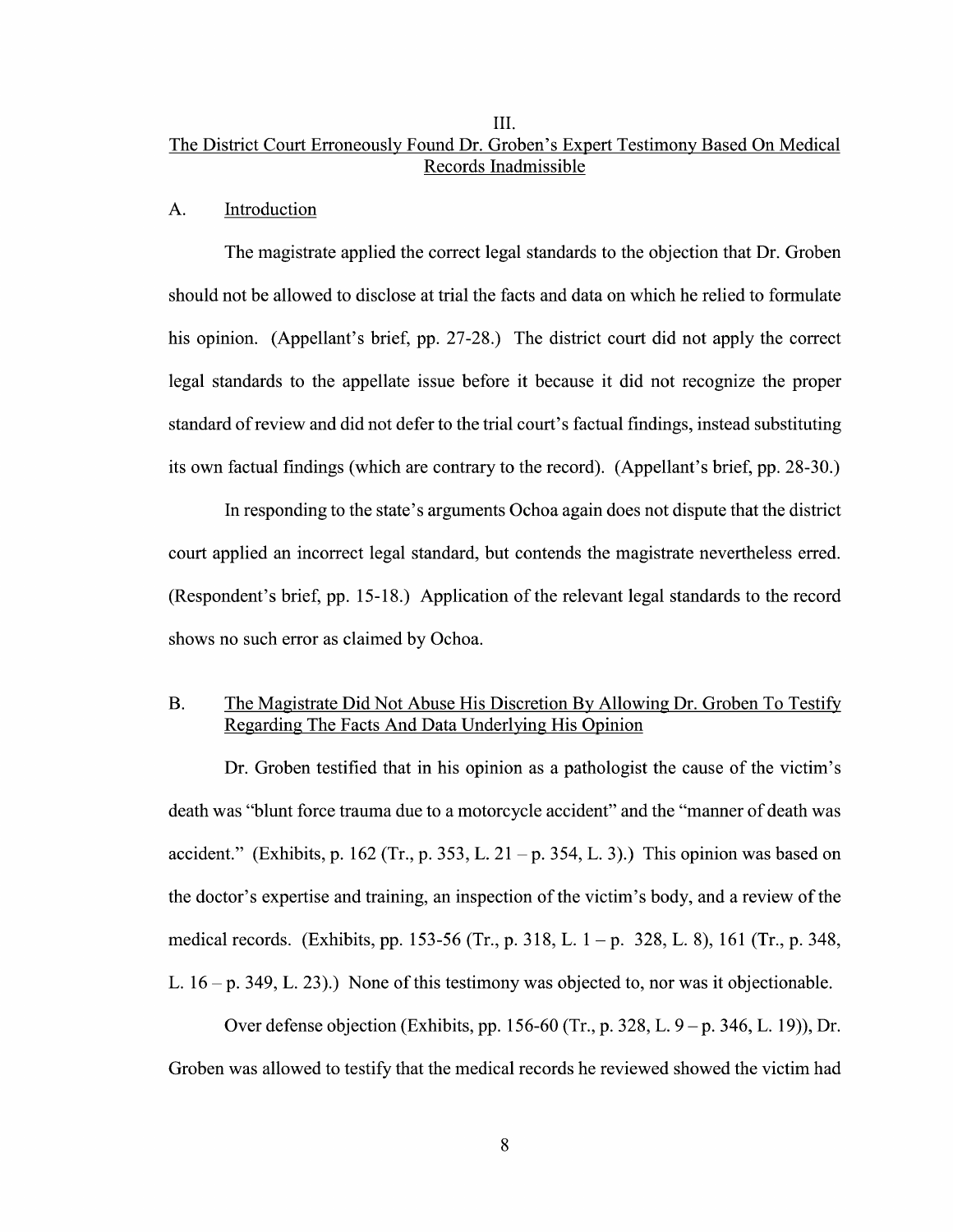died at the hospital (Exhibits, p. 161 (Tr., p. 349, Ls. 3-9)) and that the victim had suffered a collapsed lung on the right side, bruising, multiple bi-lateral and displaced rib fractures, pelvic fractures, and "tearing 0f the arteries" Which caused "uncontrolled bleeding inside his pelvic cavity" (Exhibits, pp. 161-62 (Tr., p. 351, L. 11 – p. 352, L. 11)). The severing 0fthe arteries caused "[u]ncontrolled bleeding and refractory hypotension," Which is blood loss so severe it results in loss of oxygen to the cells that cannot be reversed. (Exhibits, p. 162 (p. 352, L. 24 —p. 353, L. 16).)

The legal standard for admission of evidence 0f the facts and data relied upon by an expert in reaching an opinion is: "if the facts 0r data would otherwise be inadmissible, the proponent 0f the opinion may disclose them to the jury only if their probative value in helping the jury evaluate the opinion substantially outweighs their prejudicial effect." I.R.E. 703. The magistrate applied this standard to the hearsay objection and concluded that, although the testimony regarding the facts and data (as gleaned from the medical records) was otherwise inadmissible hearsay, the probative value of the evidence to help the jury evaluate the opinion substantially outweighed its prejudicial effect. (Exhibits, p. 160 (Tr., p. 345, L.  $17 - p$ . 346, L. 19).)

The only legal authority Ochoa cites substantively<sup>4</sup> is State v. Watkins, 148 Idaho 418, 224 P.3d 485 (2009). (Respondent's brief, pp. 17-18.) In that case the Supreme Court 0f Idaho held that "I.R.E. 703 serves t0 prevent an expert witness from serving as a conduit for the introduction of otherwise inadmissible evidence." Id. at 427, 224 P.3d at 494. In that case the trial court did not "make a finding" that the challenged hearsay

Ochoa also sets forth the standard 0f review. (Respondent's brief, pp. 15-16.)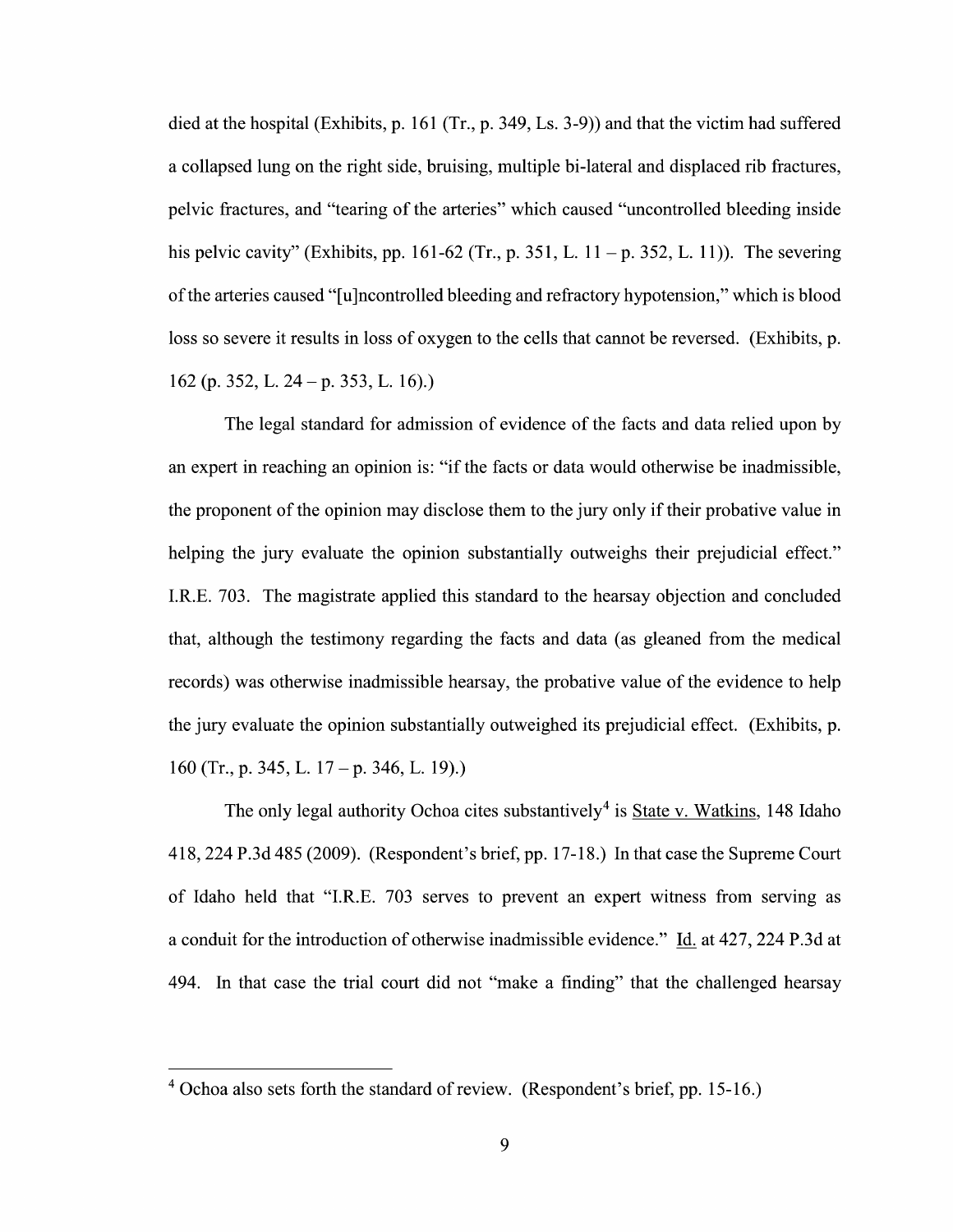evidence regarding DNA testing 0f various items was "admitted for the limited purpose 0f evaluating [the expert's] opinion." Id. Rather, the evidence in question was used for the improper purpose of "demonstrating the chain 0f custody, [another person's] testing methodology, and to identify the locations on the condom and panties 0n which Watkins' and the victim's DNA were found." Id. Watkins does not stand for the proposition that no hearsay may be admitted under I.R.E. 703—the rule itself applies to admission of "otherwise inadmissible" evidence—but rather for the proposition that the evidence must serve the limited purpose of helping the jury evaluate the expert's opinion and even then is admissible only after the proper balancing has been performed.

In contrast to Watkins, the magistrate made the required finding that the "facts and datas [sic] as to the injuries that were sustained by [the victim] would help the jury to understand the cause of death." (Exhibits, p. 160 (Tr., p. 346, Ls. 12-18).) The magistrate specifically distinguished Watkins on the basis that in that case the evidence was used to establish facts outside the scope of the expert opinion. (Exhibits, p. 160 (Tr., p. 345, L. 18)  $-p. 346, L. 12)$ .) The record shows that the magistrate, unlike the court in Watkins, applied the proper standards and properly admitted the testimony.

Using some selective editing and quotes out of context, Ochoa contends Dr. Groben did not reach an independent conclusion as t0 the cause 0f the Victim's death, but instead merely recited what the treating doctors had concluded. (Respondent's brief, pp. 16-17.) The parts of Dr. Groben's testimony not mentioned or addressed by Ochoa include Dr. Groben's testimony that "[m]edical records are absolutely important to determine—for me to determine what caused this person's death," and that looking at the medical records was important for his conclusion regarding the cause of death because the medical records were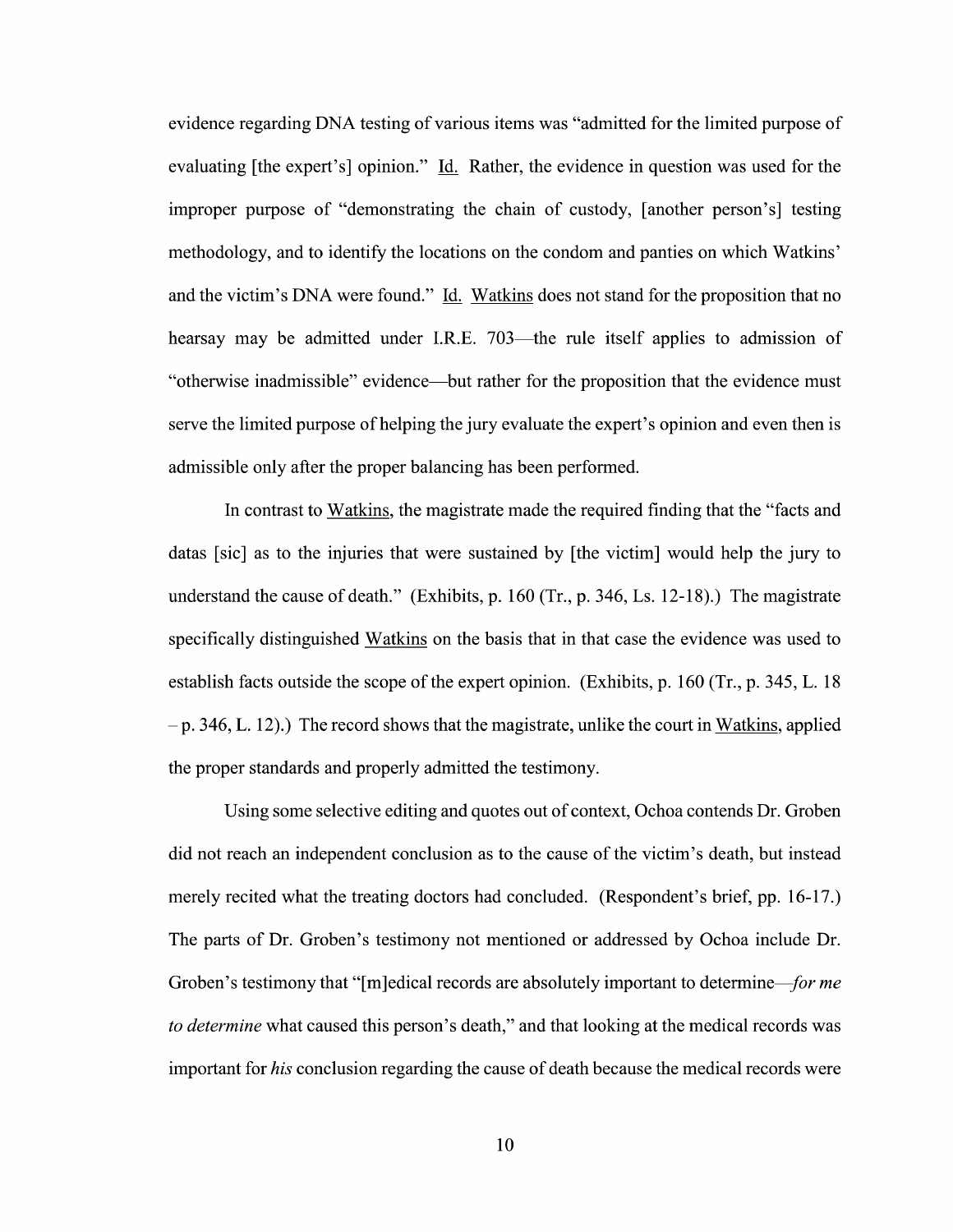"absolutely the best form of information [he] could get." (Exhibits, p. 159 (Tr., p. 342, Ls. 15-17; p. 342, L. 24 – p. 343, L. 7) (emphasis added).) Dr. Groben then testified: Q. But they [the medical records] didn't determine his [the victim's] cause 0f death? A. No. Q. You did?

- A. Yes. Q. Based on the injuries that he had when he was at the hospital?
- A. Right.

(Exhibits, p. 159 (Tr., p. 343, Ls. 8-15) (bolding original).) Ochoa's argument that Dr. Groben did not make an independent determination of the cause of the victim's death but merely recited the cause found by others is meritless.

## C. AnV Error Was Harmless

Even if it was error to allow Dr. Groben to testify about the facts and data underlying his conclusion that the victim died as a result of the accident, any error was necessarily harmless because the evidence the victim died as a result of the accident is overwhelming and uncontradicted. (Appellant's brief, p. 31.) Ochoa argues only that the district court found prejudice. (Respondent's brief, p. 18.) For the reasons stated in the Appellant's brief, any error was harmless.

#### **CONCLUSION**

The state respectfully requests this Court to reverse the district court and reinstate the judgment 0f the magistrate.

DATED this 21st day of July, 2020.

/s/ Kenneth K. Jorgensen KENNETH K. JORGENSEN Deputy Attorney General